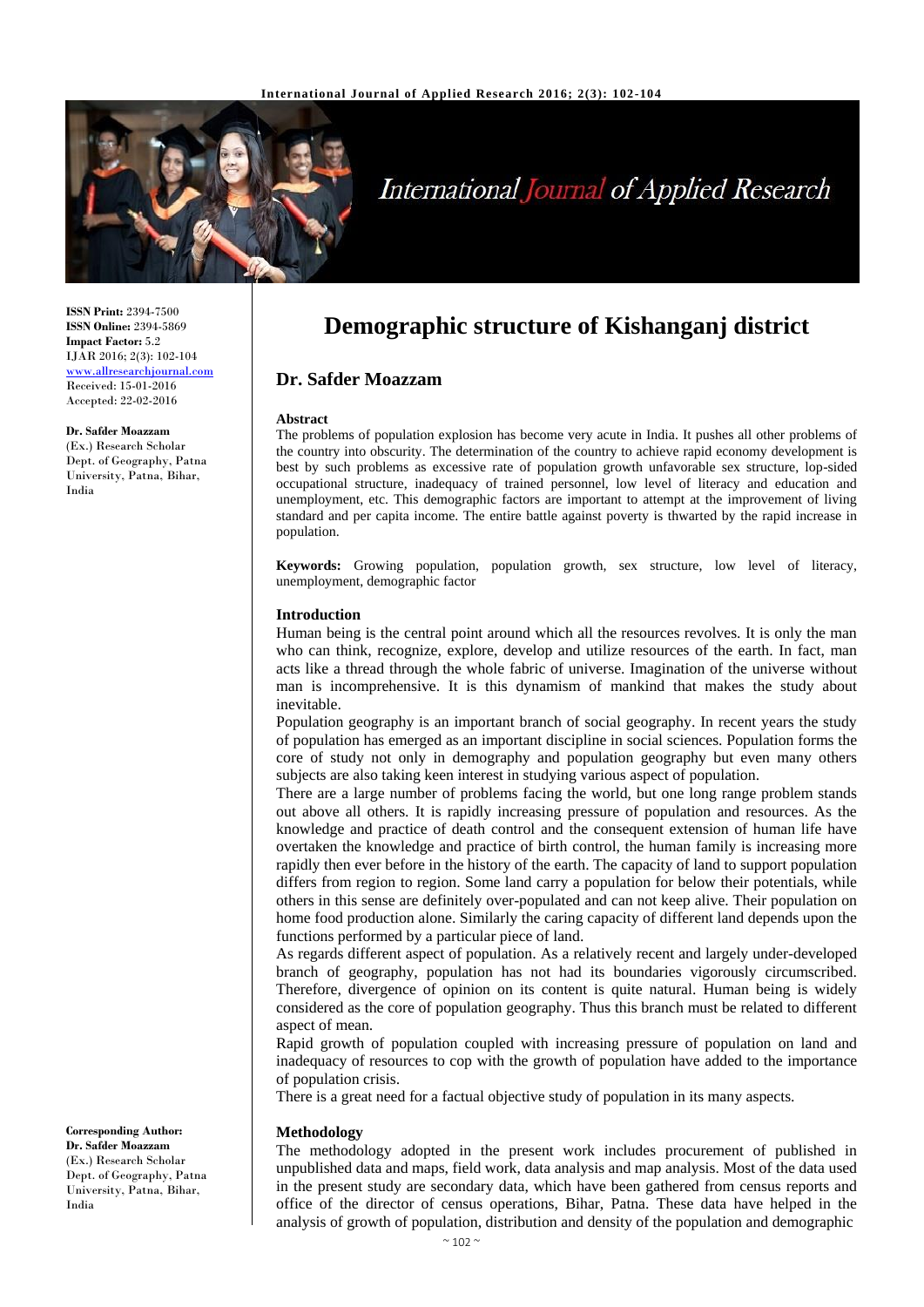structure and changes. Other data related to the geographical background of the study are have been gathered from several government and semi-government offices and institution.

The study area is the home district of the scholar, who has a first hand knowledge of the geographical background and demographic character of the region. In spite of that, intensive fieldwork has been done to have detailed idea of the problem.

Occupational structure has been shown by proportionate circles divided to show different occupations.

## **Objective of the study**

The important objectives of the study are is as below:

- 1. The study aim to study demographic structure of Kishanganj district.
- 2. Geographical analysis of demographic structure of Kishanganj district, analysis of problems and presentation of their diagnosis.
- 3. To assess the demographic structure and medicine in this district, to delineate the problems and to make strategies to deal with them.
- 4. Evaluation of the benefits of the government plans provide to the resident of Kishanganj district and suggestion related to them.
- 5. Identification, assessment and suggestion of remedies of other problems of residents of the Kishanganj district.

#### **Hypothesis**

The present study the following hypothesis have been tested:-

- 1. What are the demographic problems of Kishanganj district?
- 2. What has been the pattern of change in the demographic character during 1971-91?
- 3. What are the present demographic features of the district?
- 4. What measures may be taken to develop human and other resources of the region?

#### **Study Area**

The present study area is an attempt to analysis the changes in demographic character of Bihar's border district of Kishanganj. Kishanganj district lies in the north-eastern part of Bihar. In fact, it is the most easterly district of state. geographically it is situated between 25 degree 57 minute north latitude and 26 degree 45 minute N. Latitude and between 87 degree 35 minute E. Longitude and 88 degree 16 minute E. Longitude. This district is bounded on the north by Nepal and part of Darjeeling district of West Bengal, on the south by Purnia district and the district of west Dinajpur of West Bengal, on the east of also by the west Dinajpur of West Bangal on the west by Araria district.

# **Demographic structure**

Demographic structure is an important branch of population geography. It is also known as population structure or population composition. Geographers are interested in this branch of knowledge because it changes according to nations, regions, towns, villages, etc. demographic structure has been neglected in the studies of regional geography and only some aspects of it have been studied by geographers. In fact, age, sex and literacy influence education, health,

transportation, etc to a large extent. As for example, small number of female youth in the rural population of Britain, large number of youth in the urban population of Africa, etc. can not be ignored in any study. This is why, geographers should study not only the number and distribution of population but also demographic structure (Hiralal, 1993, p. 167).

The population of the world differs greatly owing to physical, social, economic and political diversities. As such it is not easy to classify the population of the world. This problem becomes more complicated when the terms marriage, divorce, family, industry, nationality, language, religion, caste, class, culture, etc. are defined differently in different regions of the world. As such the data are more varied as less comparable. The second problem is related to the separation of one aspect of population from other. It is difficult to understand the size of families without examining age-structure, and the social class without examining occupation and income (Hiralal, 1993, p. 166).

There are two aspects of demographic structure qualitative and quantitative. Qualitative aspects include physical and psychological characteristics and socio-cultural groupings. Quantitative aspect of demographic structure includes age, sex, literacy, marital status, family, economic activity, nationality, language and religion. These quantitative aspects can be measured. According to Clarke, Population composition or the population structure refers to those aspects of population which may be measured, however inadequately (Clarke, J.I., 1972).

For the present study, only those aspects of population structure have been included in this chapter, whose data are easily available in the census reports. Sex ratio, literacy, Scheduled Castes, Scheduled Tribes and religious communities have specially found place here.

## **Sex Ratio**

Sex ratio is the expression of number of females per thousand males in an area. It effects the growth of population and it differs from region to region, age to age and year to year. In view of the partly contrasting and partly complementary roles of the two sexes in the economy and society, the study of their ratio to each other becomes of great interest to population geographers.

Sex ratio is an index of the socio-economic condition prevailing in an area and is a useful tool for regional analysis (Franklin, S.H., 1956, p.168). in itself the ratio is a function of three basic factors of sex ratio at birth, differential mortality of the two sexes at different stages of life and sex selectivity among the migrants (Clarke, J.I.< 1960, p.29). again it has profound effect on other demographic elements like growth of population, marriage rates, occupational structure, etc. it also helps in understanding the employment and consumption pattern, social need and perhaps the psychological characteristics of a community.

There is regional variation in the sex ratio of developed and developing countries. In developed countries the number of females is generally more than that of males, while in developing countries the case is reverse. The sex composition of India's population is the same as that of the rest of the developing countries, namely more men than women. In 1981 the average sex ration of India was 934 females per thousand males as compared to 1170 in the then U.S.S.R., 1060 in U.K. and 1050 in U.S.A. (World